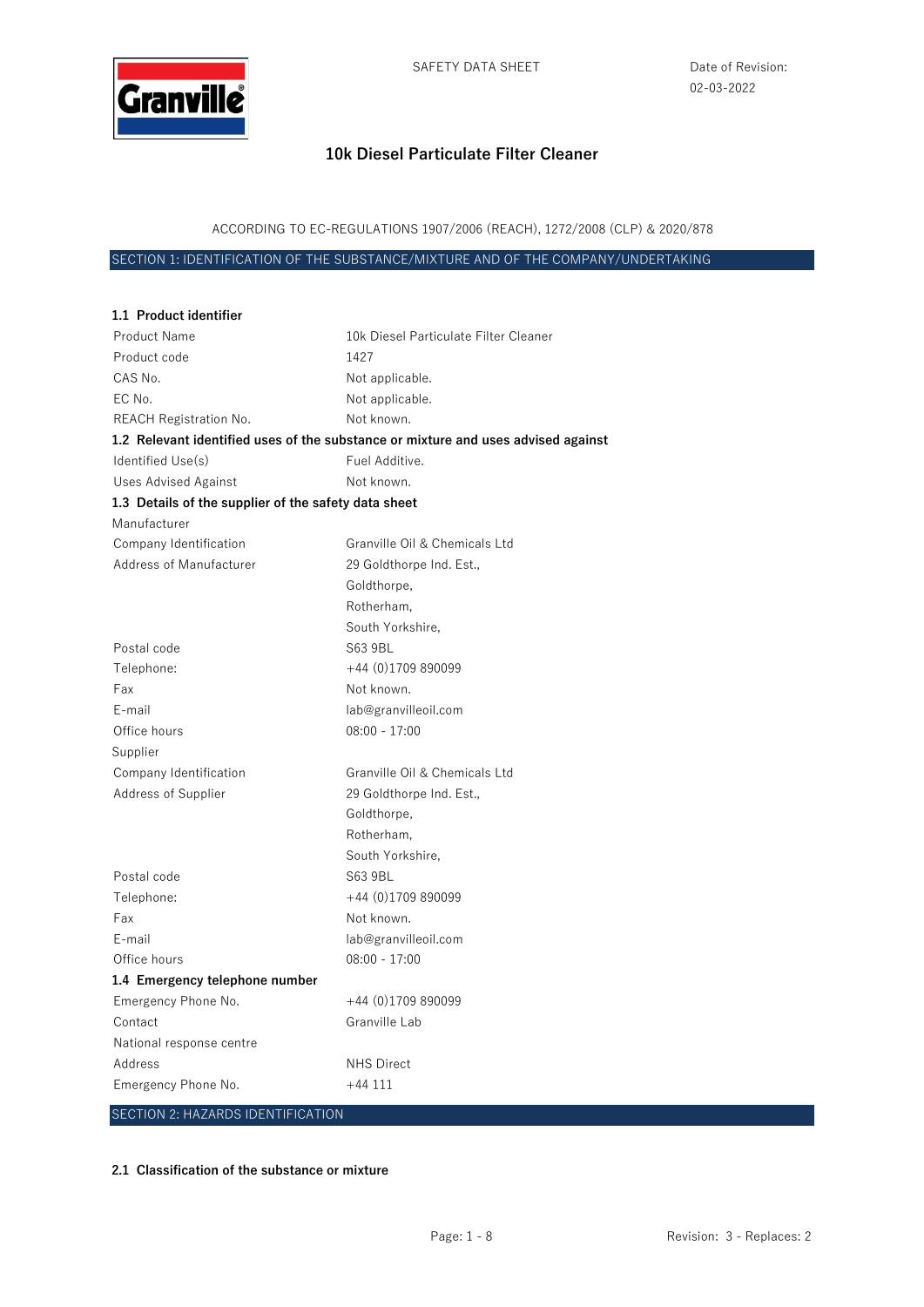

Regulation (EC) No. 1272/2008 (CLP) Asp. Tox. 1 :May be fatal if swallowed and enters airways.

| 2.2 Label elements         |                                                                                                                                                                                                                                                            |
|----------------------------|------------------------------------------------------------------------------------------------------------------------------------------------------------------------------------------------------------------------------------------------------------|
|                            | According to Regulation (EC) No. 1272/2008 (CLP)                                                                                                                                                                                                           |
| <b>Product Name</b>        | 10k Diesel Particulate Filter Cleaner                                                                                                                                                                                                                      |
| Hazard Pictogram(s)        | GHS08                                                                                                                                                                                                                                                      |
| Signal Word(s)             | Danger                                                                                                                                                                                                                                                     |
| Hazard Statement(s)        | H304: May be fatal if swallowed and enters airways.                                                                                                                                                                                                        |
| Precautionary Statement(s) | P102: Keep out of reach of children.<br>P301+P310: IF SWALLOWED: Immediately call a POISON CENTRE/doctor.<br>P331: Do NOT induce vomiting.<br>P405: Store locked up.<br>P501: Dispose of contents in accordance with local, state or national legislation. |
| 2.3 Other hazards          | None known.                                                                                                                                                                                                                                                |
| 2.4 Additional Information | For full text of H/P Statements see section 16.                                                                                                                                                                                                            |

### SECTION 3: COMPOSITION/INFORMATION ON INGREDIENTS

#### **3.1 Substances**

Not applicable.

#### **3.2 Mixtures**

| HAZARDOUS INGREDIENT(S)                      | CAS No. | EC No. / REACH   |        | %W/WHazard Statement(s) | Hazard       |
|----------------------------------------------|---------|------------------|--------|-------------------------|--------------|
|                                              |         | Registration No. |        |                         | Pictogram(s) |
| Hydrocarbons, C10-C13, n-alkanes, 64742-48-9 |         | 918-481-9        | $50 -$ | Asp. Tox. 1 H304        | GHS08        |
| $isoalkanes, cycles, < 2%$ aromatics         |         |                  | 100    |                         |              |

Contains no non-classified vPvB substances or substances with a Union workplace exposure limit. For full text of H/P Statements see section 16.

### SECTION 4: FIRST AID MEASURES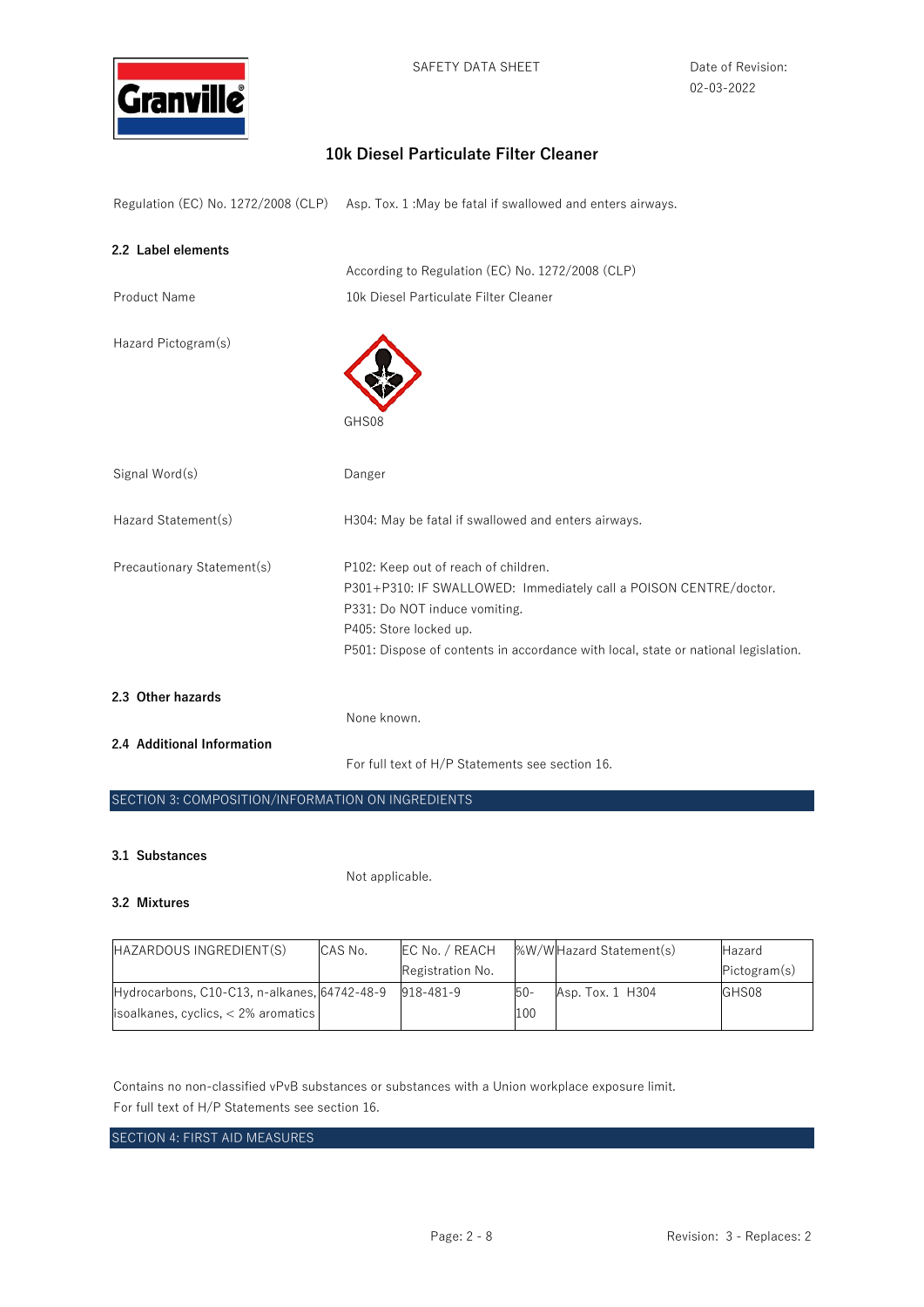

| 4.1 Description of first aid measures                           |                                                                                |  |
|-----------------------------------------------------------------|--------------------------------------------------------------------------------|--|
| Inhalation                                                      | Supply fresh air; consult doctor in case of complaints. In case of             |  |
|                                                                 | unconsciousness place patient stably in side position for transportation.      |  |
| Skin Contact                                                    | Take off contaminated clothing immediately and wash the skin with plenty of    |  |
|                                                                 | water (possibly showering). Do NOT use solvents or thinners.                   |  |
| Eye Contact                                                     | If possible, remove contact lenses. Rinse opened eye for several minutes (at   |  |
|                                                                 | least 15 minutes) under running water. If symptoms persist, consult a doctor.  |  |
| Ingestion                                                       | Do not induce vomiting; call for medical help immediately.                     |  |
| 4.2 Most important symptoms and effects, both acute and delayed |                                                                                |  |
|                                                                 | Treat symptomatically.                                                         |  |
|                                                                 | 4.3 Indication of any immediate medical attention and special treatment needed |  |
|                                                                 | After ingestion of the liquid, droplets of the product may enter the lungs     |  |
|                                                                 | (aspiration), whereby pneumonia can occur.                                     |  |
| <b>SECTION 5: FIREFIGHTING MEASURES</b>                         |                                                                                |  |

| 5.1 Extinguishing media                                   |                                                                                  |  |
|-----------------------------------------------------------|----------------------------------------------------------------------------------|--|
| Suitable Extinguishing media                              | CO2, powder, foam or water spray. Fight larger fires with water spray or alcohol |  |
|                                                           | resistant foam.                                                                  |  |
| Unsuitable extinguishing media                            | Water with full jet.                                                             |  |
| 5.2 Special hazards arising from the substance or mixture |                                                                                  |  |
|                                                           | Carbon monoxide (CO) Carbon dioxide (CO2) Keep dust/vapour clouds away           |  |
|                                                           | from possible ignition points.                                                   |  |
| 5.3 Advice for firefighters                               |                                                                                  |  |
|                                                           | Fire fighters should wear complete protective clothing including self-contained  |  |
|                                                           | breathing apparatus.                                                             |  |

# SECTION 6: ACCIDENTAL RELEASE MEASURES

| 6.1 Personal precautions, protective equipment and emergency procedures |                                                                                   |  |
|-------------------------------------------------------------------------|-----------------------------------------------------------------------------------|--|
|                                                                         | Wear protective equipment. Keep unprotected persons away. Keep away from          |  |
|                                                                         | ignition sources. Avoid breathing vapor and contact with eyes, skin and clothing. |  |
| 6.2 Environmental precautions                                           |                                                                                   |  |
|                                                                         | Do not allow product to reach sewage system or any water course. Inform           |  |
|                                                                         | respective authorities in case of seepage into water course or sewage system.     |  |
|                                                                         | Do not allow to enter sewers/ surface or ground water.                            |  |
| 6.3 Methods and material for containment and cleaning up                |                                                                                   |  |
|                                                                         | Absorb with liquid-binding material (sand, diatomite, acid binders, universal     |  |
|                                                                         | binders, sawdust). Dispose contaminated material as waste according to section    |  |
|                                                                         | 13. Ensure adequate ventilation.                                                  |  |
| 6.4 Reference to other sections                                         |                                                                                   |  |
|                                                                         | See Also Section 8, 13.                                                           |  |

# SECTION 7: HANDLING AND STORAGE

#### **7.1 Precautions for safe handling**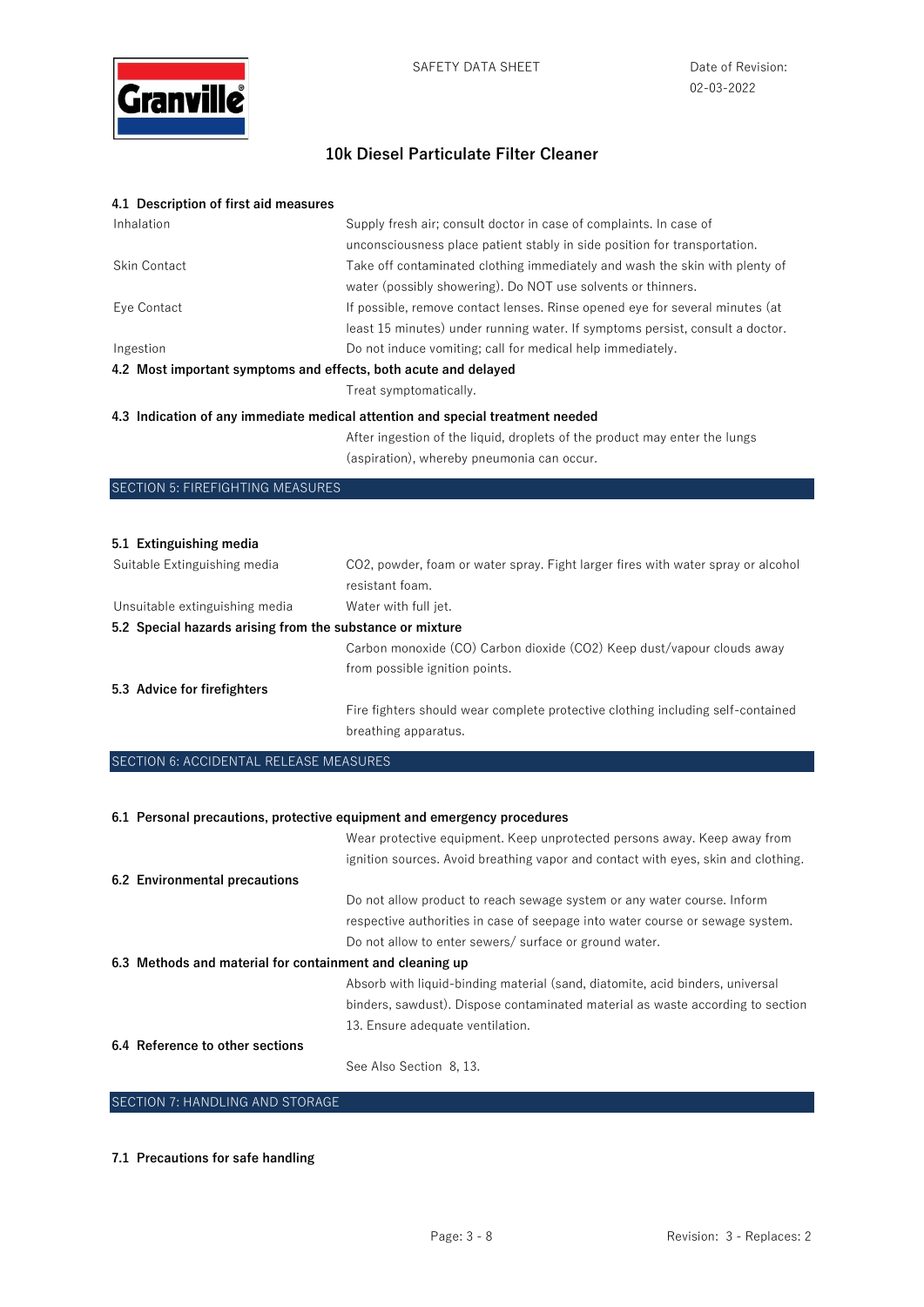

Ensure good ventilation/exhaustion at the workplace. Keep ignition sources away - Do not smoke. Protect against electrostatic charges. Observe the general rules for fire prevention.

### **7.2 Conditions for safe storage, including any incompatibilities**

|                           | Store only in the original receptacle. Keep container tightly sealed. Keep in a<br>cool, dry place, Protect from heat and direct sunlight. All hazardous products<br>must be placed above a sump pallet. |
|---------------------------|----------------------------------------------------------------------------------------------------------------------------------------------------------------------------------------------------------|
| Storage temperature       | Ambient.                                                                                                                                                                                                 |
| Storage life              | Stable under normal conditions.                                                                                                                                                                          |
| Incompatible materials    | Oxidising agents.                                                                                                                                                                                        |
| 7.3 Specific end $use(s)$ |                                                                                                                                                                                                          |
|                           | Fuel Additive.                                                                                                                                                                                           |

#### SECTION 8: EXPOSURE CONTROLS/PERSONAL PROTECTION

#### **8.1 Control parameters**

| <b>0.1 Control parameters</b>                                            |                                                                                                                  |  |
|--------------------------------------------------------------------------|------------------------------------------------------------------------------------------------------------------|--|
| 8.1.1 Occupational Exposure Limits                                       | No Occupational Exposure Limit assigned.                                                                         |  |
| 8.2 Exposure controls                                                    |                                                                                                                  |  |
|                                                                          | 8.2.1. Appropriate engineering controls Use with ventilation, local exhaust ventilation or breathing protection. |  |
| 8.2.2. Personal protection equipment                                     |                                                                                                                  |  |
| Eye Protection                                                           | Wear eye protection with side protection (EN166).                                                                |  |
| Skin protection                                                          | Wear protective clothing and gloves: Impervious gloves (EN 374).                                                 |  |
|                                                                          | Respiratory protection A suitable mask with filter type A (EN14387 or EN405) may be appropriate.                 |  |
| Thermal hazards                                                          | None known.                                                                                                      |  |
| 8.2.3. Environmental Exposure Controls Avoid release to the environment. |                                                                                                                  |  |

SECTION 9: PHYSICAL AND CHEMICAL PROPERTIES

# **9.1 Information on basic physical and chemical properties**

| Physical state                                         | Liquid.                          |
|--------------------------------------------------------|----------------------------------|
| Colour                                                 | Light brown.                     |
| Odour                                                  | Hydrocarbon-like.                |
| Melting point/freezing point                           | Not known.                       |
| Boiling point or initial boiling point and $>160$ ° C. |                                  |
| boiling range                                          |                                  |
| Flammability                                           | Not known.                       |
| Lower and upper explosion limit                        | Lower 0.6 Vol % Upper 7.0 Vol %. |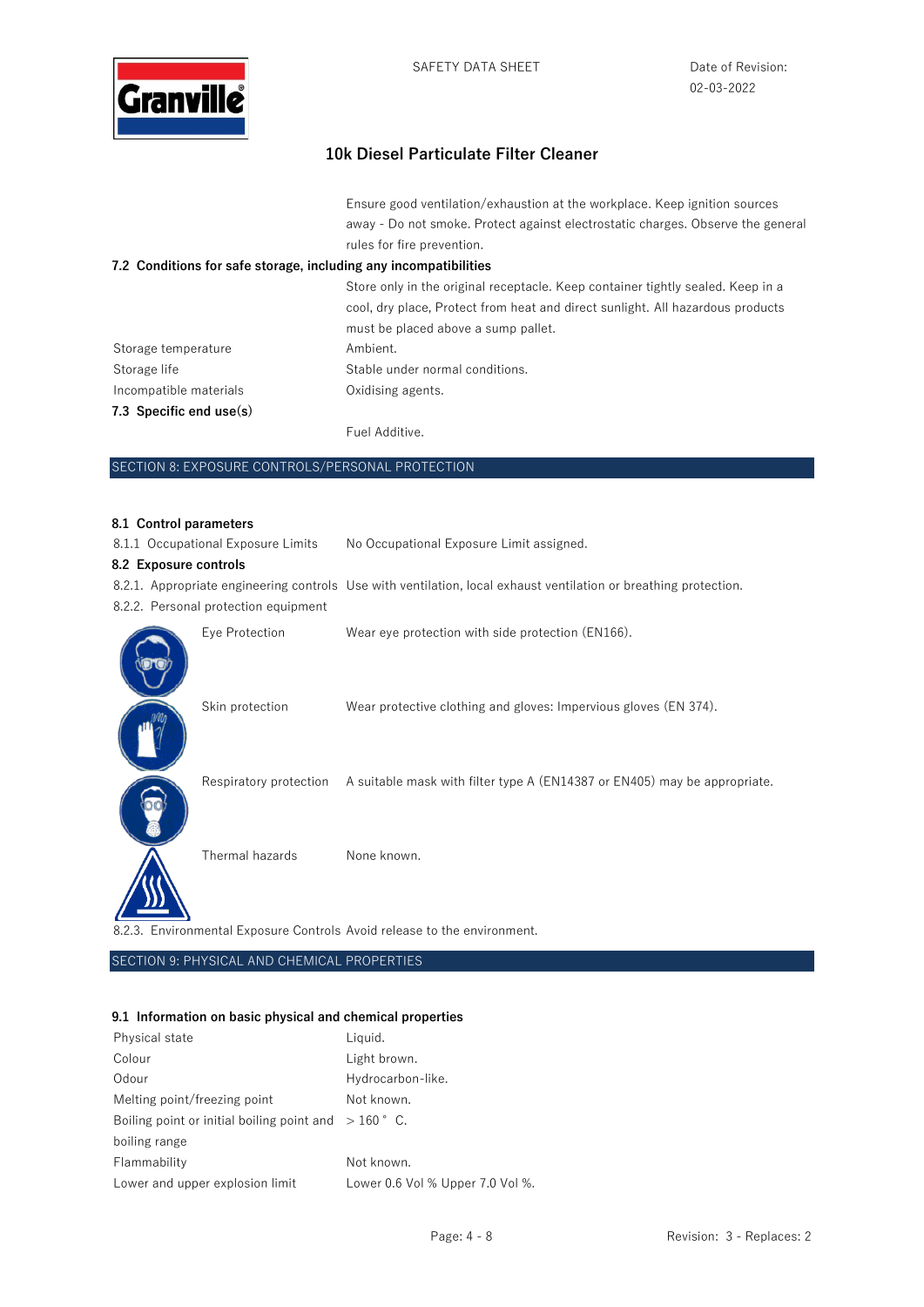

| Flash Point                           | $>62$ ° C.                         |
|---------------------------------------|------------------------------------|
| Auto-ignition temperature             | Product is not self-igniting       |
| Decomposition Temperature             | Not known.                         |
| рH                                    | Not known.                         |
| Kinematic Viscosity                   | Not known.                         |
| Solubility                            | Solubility (Water) : Insoluble.    |
|                                       | Solubility (Other) : Not known.    |
| Partition coefficient n-octanol/water | Not known.                         |
| (log value)                           |                                    |
| Vapour pressure                       | 1 hPa at 20 $^{\circ}$ C.          |
| Density and/or relative density       | 0.792 $g/cm^3$ at 20 $^{\circ}$ C. |
| Relative vapour density               | Not known.                         |
| Particle characteristics              | Not known.                         |
| 9.2 Other information                 |                                    |

None.

# SECTION 10: STABILITY AND REACTIVITY

### **10.1 Reactivity**

|                                         | None anticipated.                                              |
|-----------------------------------------|----------------------------------------------------------------|
| 10.2 Chemical Stability                 |                                                                |
|                                         | Stable under normal conditions.                                |
| 10.3 Possibility of hazardous reactions |                                                                |
|                                         | No hazardous reactions known if used for its intended purpose. |
| 10.4 Conditions to avoid                |                                                                |
|                                         | Direct sunlight Heat Sparks-Open fire.                         |
| 10.5 Incompatible materials             |                                                                |
|                                         | Oxidising Agents.                                              |
| 10.6 Hazardous decomposition products   |                                                                |
|                                         | No hazardous decomposition products known.                     |

# SECTION 11: TOXICOLOGICAL INFORMATION

#### **11.1 Information on hazard classes as defined in Regulation (EC) No 1272/2008**

| Acute toxicity - Ingestion     | Calculation method: Not classified. |
|--------------------------------|-------------------------------------|
| Acute toxicity - Skin Contact  | Calculation method: Not classified. |
| Acute toxicity - Inhalation    | Calculation method: Not classified. |
| Skin corrosion/irritation      | Calculation method: Not classified. |
| Serious eye damage/irritation  | Calculation method: Not classified. |
| Skin sensitization data        | Calculation method: Not classified. |
| Respiratory sensitization data | Calculation method: Not classified. |
| Germ cell mutagenicity         | Calculation method: Not classified. |
| Carcinogenicity                | Calculation method: Not classified. |
| Reproductive toxicity          | Calculation method: Not classified. |
| Lactation                      | Calculation method: Not classified. |
| STOT - single exposure         | Calculation method: Not classified. |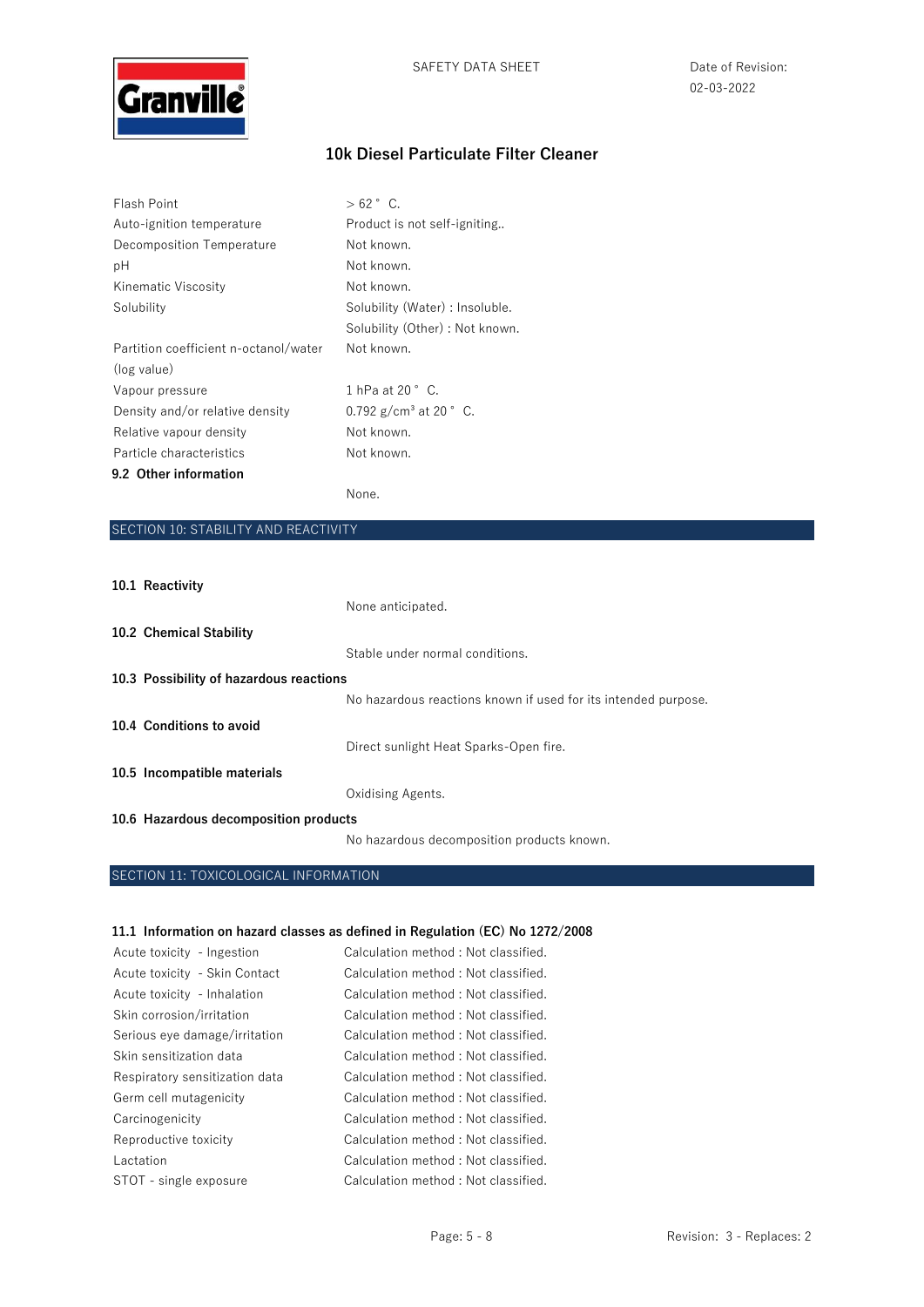

| STOT - repeated exposure          | Calculation method : Not classified.                              |
|-----------------------------------|-------------------------------------------------------------------|
| Aspiration hazard                 | Calculation method: May be fatal if swallowed and enters airways. |
| 11.2 Information on other hazards |                                                                   |

Not known.

# SECTION 12: ECOLOGICAL INFORMATION

#### **12.1 Toxicity**

| Toxicity - Aquatic invertebrates        | Low toxicity to invertebrates. |
|-----------------------------------------|--------------------------------|
| Toxicity - Fish                         | Low toxicity to fish.          |
| Toxicity - Algae                        | Low toxicity to algae.         |
| Toxicity - Sediment Compartment         | Not classified.                |
| Toxicity - Terrestrial Compartment      | Not classified.                |
| 12.2 Persistence and degradability      |                                |
|                                         | Not known.                     |
| 12.3 Bioaccumulative potential          |                                |
|                                         | Not known.                     |
| 12.4 Mobility in soil                   |                                |
|                                         | Not known.                     |
| 12.5 Results of PBT and vPvB assessment |                                |
|                                         | Not known.                     |
| 12.6 Endocrine disrupting properties    |                                |
|                                         | None known.                    |
| 12.7 Other adverse effects              |                                |
|                                         | Not known.                     |
|                                         |                                |

### SECTION 13: DISPOSAL CONSIDERATIONS

|                             | 13.1 Waste treatment methods |                                                                                                       |
|-----------------------------|------------------------------|-------------------------------------------------------------------------------------------------------|
|                             |                              | Must not be disposed together with household garbage. Do not allow product to<br>reach sewage system. |
| 13.2 Additional Information |                              |                                                                                                       |
|                             |                              | Disposal should be in accordance with local, state or national legislation.                           |

| SECTION 14: TRANSPORT INFORMATION          |                                 |                |  |
|--------------------------------------------|---------------------------------|----------------|--|
| Not classified as hazardous for transport. |                                 |                |  |
|                                            | 14.1 UN number or ID number     | Not applicable |  |
|                                            | 14.2 UN proper shipping name    |                |  |
|                                            | 14.3 Transport hazard class(es) | Not applicable |  |
|                                            |                                 | Not applicable |  |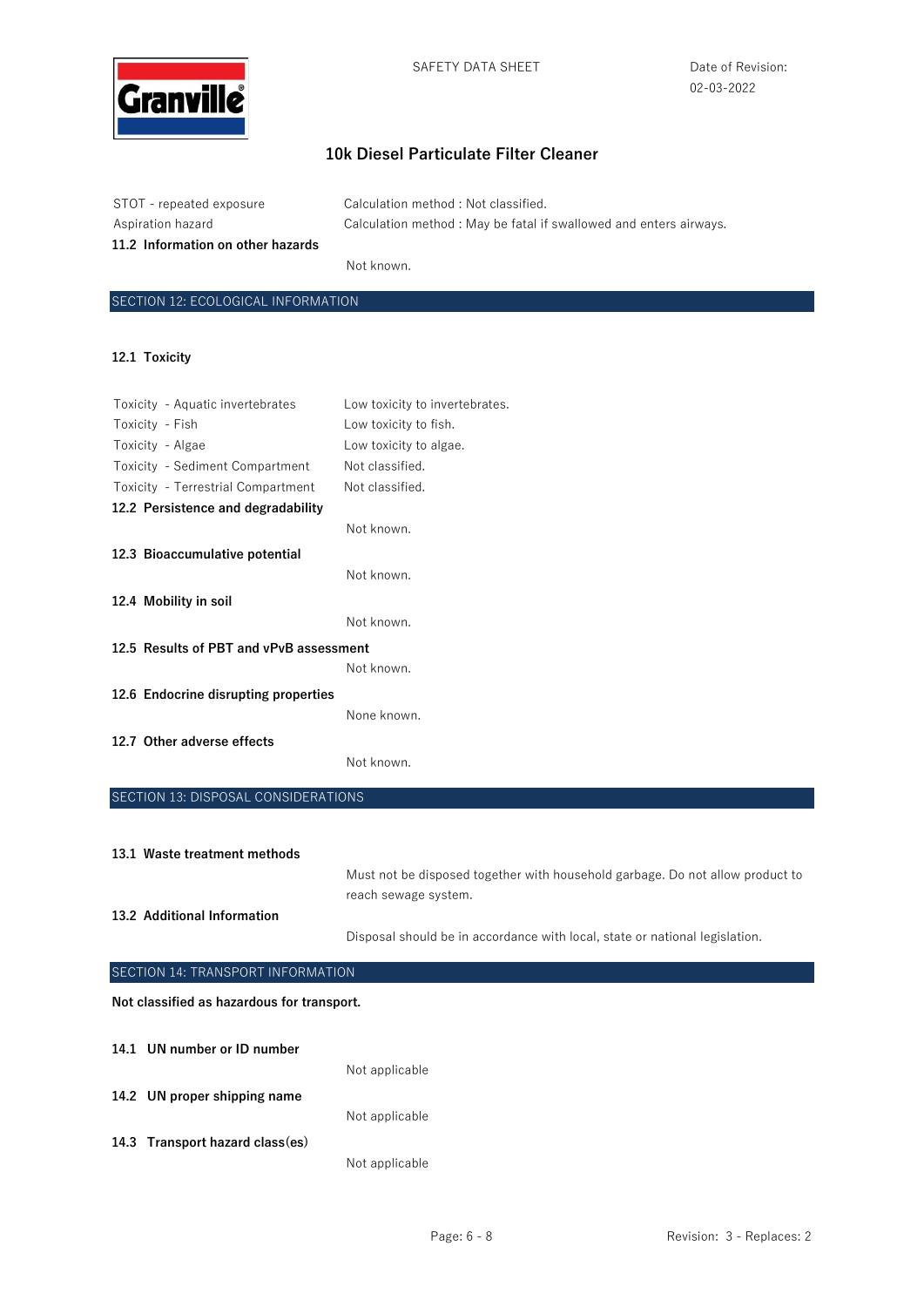

| 14.4 Packing group         |                                       |
|----------------------------|---------------------------------------|
|                            | Not applicable                        |
| 14.5 Environmental hazards |                                       |
|                            | Not classified as a Marine Pollutant. |

**14.6 Special precautions for user** 

Not known

#### **14.7 Maritime transport in bulk according to IMO instruments**

Not known

#### SECTION 15: REGULATORY INFORMATION

#### **15.1 Safety, health and environmental regulations/legislation specific for the substance or mixture**

European Regulations - Authorisations and/or Restrictions On Use Candidate List of Substances of Very Not listed High Concern for Authorisation REACH: ANNEX XIV list of substances Not listed subject to authorisation REACH: Annex XVII Restrictions on the Mutagens: category 1B (64742-48-9) manufacture, placing on the market and use of certain dangerous substances, mixtures and articles Community Rolling Action Plan (CoRAP) Not listed Regulation (EU) N° 2019/1021 of the Not listed European Parliament and of the Council on persistent organic pollutants Regulation (EC) N° 1005/2009 on substances that deplete the ozone layer Not listed Regulation (EU) N° 649/2012 of the European Parliament and of the Council concerning the export and import of hazardous chemicals Not listed **National regulations** Other Not known. **15.2 Chemical Safety Assessment**  A REACH chemical safety assessment has not been carried out.

#### SECTION 16: OTHER INFORMATION

The following sections contain revisions or new statements:

#### **LEGEND**

Hazard Pictogram(s)